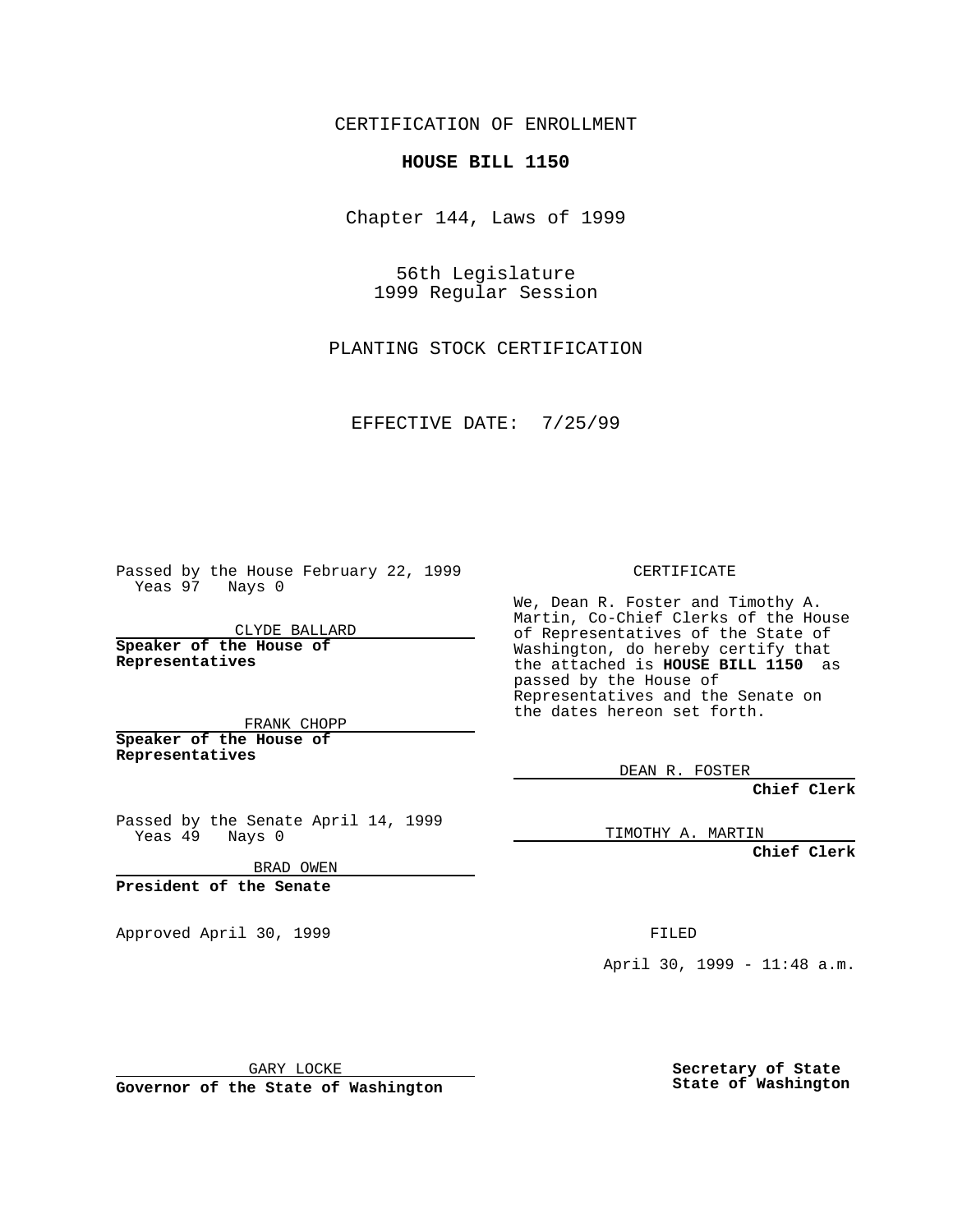## **HOUSE BILL 1150** \_\_\_\_\_\_\_\_\_\_\_\_\_\_\_\_\_\_\_\_\_\_\_\_\_\_\_\_\_\_\_\_\_\_\_\_\_\_\_\_\_\_\_\_\_\_\_

\_\_\_\_\_\_\_\_\_\_\_\_\_\_\_\_\_\_\_\_\_\_\_\_\_\_\_\_\_\_\_\_\_\_\_\_\_\_\_\_\_\_\_\_\_\_\_

Passed Legislature - 1999 Regular Session

## **State of Washington 56th Legislature 1999 Regular Session**

**By** Representatives G. Chandler, Linville and Cooper; by request of Department of Agriculture

Read first time 01/15/1999. Referred to Committee on Agriculture & Ecology.

 AN ACT Relating to planting stock certification; amending RCW 15.14.010, 15.14.030, 15.14.070, 15.14.050, 15.14.110, 15.14.120, 15.14.040, 15.14.140, 15.14.130, and 15.13.470; adding new sections to chapter 15.14 RCW; creating a new section; recodifying RCW 15.14.010, 15.14.030, 15.14.070, 15.14.050, 15.14.110, 15.14.120, 15.14.040, 15.14.140, 15.14.150, 15.14.130, 15.14.900, and 15.14.920; decodifying RCW 15.14.910; and repealing RCW 15.14.020, 15.14.060, 15.14.080, 15.14.100, 15.69.010, 15.69.020, 15.69.030, and 15.69.040.

9 BE IT ENACTED BY THE LEGISLATURE OF THE STATE OF WASHINGTON:

10 **Sec. 1.** RCW 15.14.010 and 1989 c 354 s 84 are each amended to read 11 as follows:

12 ((For the purpose of this chapter:)) The definitions in this 13 section apply throughout this chapter unless the context clearly 14 requires otherwise.

15 (1) "Department" means the department of agriculture of the state 16 of Washington.

17 (2) "Director" means the director of the department or ((his duly 18 appointed representative)) the director's designee.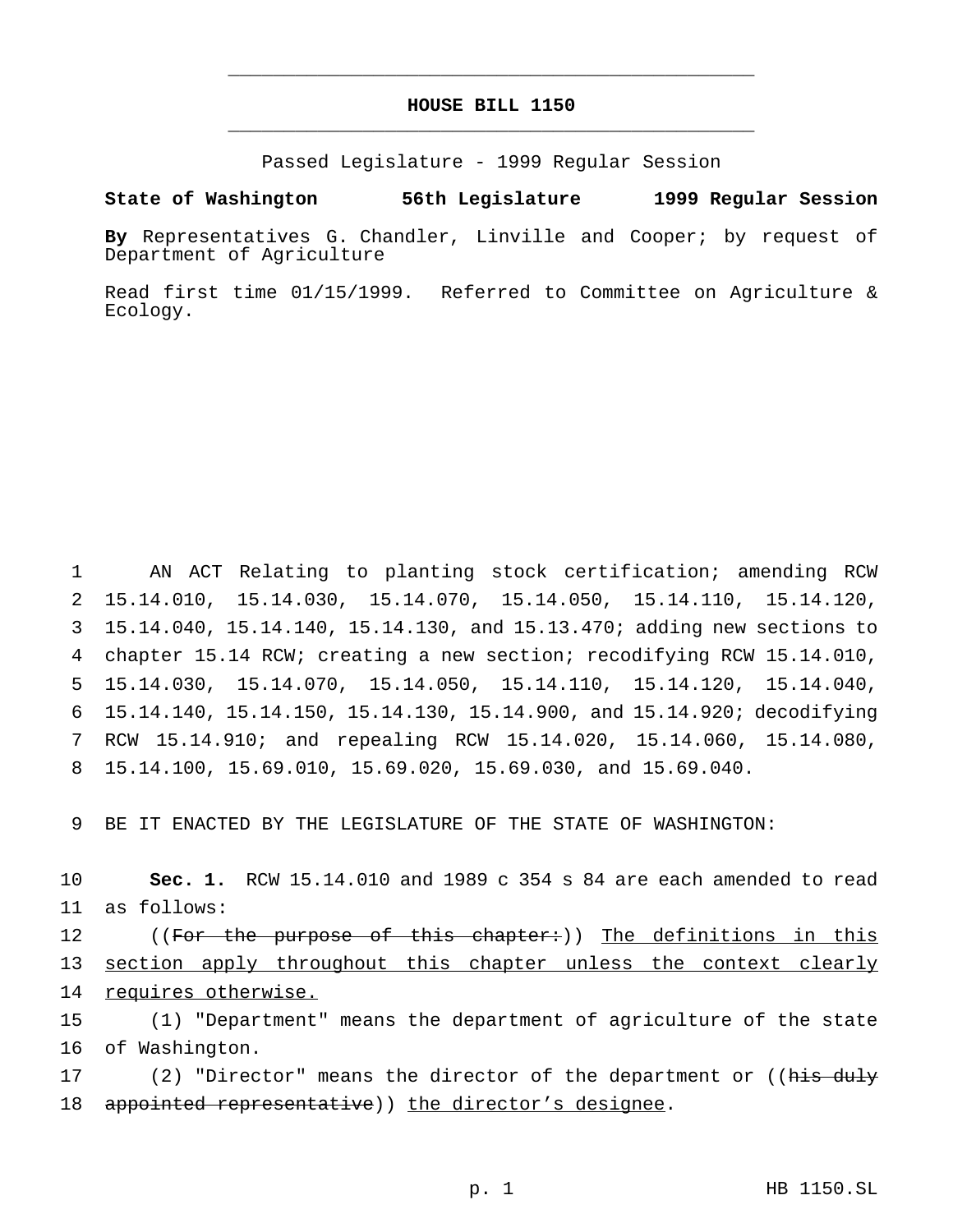1 (3) "Person" means ((<del>a natural person,</del>)) <u>an</u> individual, (( $\Theta$ r)) 2 firm, partnership, corporation, company, ((society and)) association, 3 or public entity and every officer, agent, or employee ((thereof. This 4 term shall import either the singular or plural, as the case may be)) 5 of these entities.

 (4) "Plant pests" means, but is not limited to, any living stage of any insects, mites, nematodes, slugs, snails, protozoa, or other 8 invertebrate animals, bacteria, fungi, other parasitic plants or weeds or reproductive parts thereof, viruses or any organisms similar to or allied with any of the foregoing, or any infectious substance, which can directly or indirectly injure or cause disease or damage to any plant or parts thereof, or any processed, manufactured, or other products of plants.

14 (5) (("Plant propagating stock" hereinafter referred to as)) 15 "Micropropagated plants" means plants propagated using aseptic 16 laboratory techniques and an artificial culture medium.

17 (6) "Tolerance" means the maximum acceptable percentage of planting 18 stock that is diseased, infected by plant pests, defective, or off-type 19 based on visual inspection or laboratory testing by the director or 20 other authorized person.

21 (7) "Planting stock" includes any ((propagating)) plant 22 material((s)) used ((for the production or processing)) in the 23 propagation of horticultural, floricultural, viticultural, or 24 olericultural plants for the purpose of being sold, offered for sale, 25 or ((exposed for sale)) distributed for planting or reproduction 26 purposes((: PROVIDED, That it shall not include agricultural and 27 vegetable seeds as defined in RCW 15.49.011.

 (6) "Certified plant stock" means the progeny of foundation, registered or certified plant stock if designated foundation and plant propagating materials that are so handled as to maintain satisfactory genetic identity and purity and have met certification standards required by this chapter and have been approved and certified by the director.

34 (7) "Foundation planting stock" means plant stock propagating 35 materials that are increased from breeder or designated plant stock and 36 are so handled as to most nearly maintain specific genetic identity and 37 purity. Foundation plant stock, established by designation shall be 38 that plant stock so designated by the director.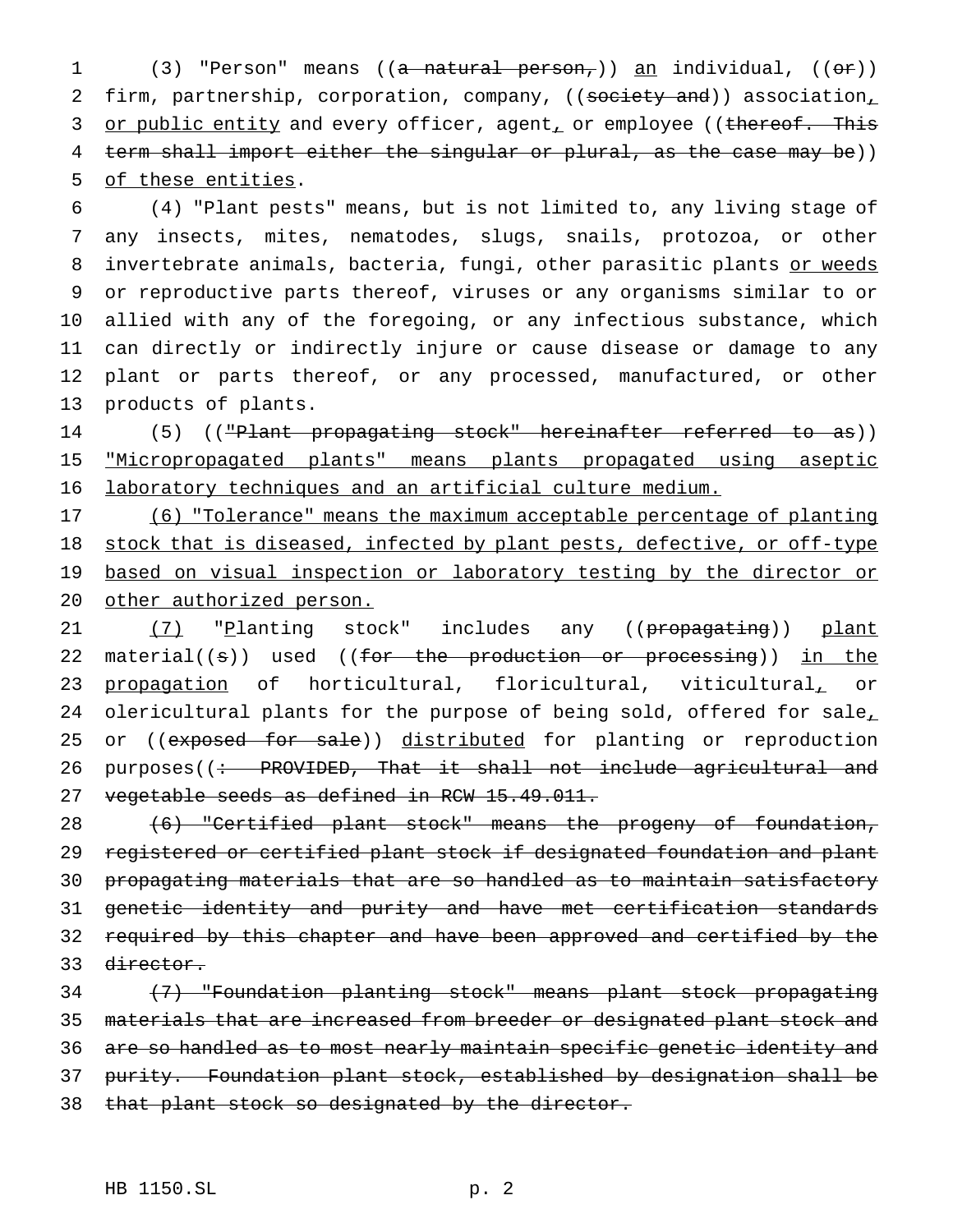(8) "Breeder planting stock" means plant propagating materials directly controlled by the originating or in certain cases the sponsoring plant breeder or institution, which may include the 4 department and which provides the source of the foundation plant stock. (9) "Registered planting stock" means the progeny of foundation or registered planting stock or plant propagating material that is so handled as to maintain satisfactory genetic identity and purity and 8 that has been approved and certified by the director.

9 This class of planting stock shall be of a quality suitable for the 10 production of certified planting stock)).

11 (8) "Breeder planting stock" means plant propagating materials 12 directly controlled by the originating or sponsoring plant breeder or 13 institution, which provides the source of foundation planting stock.

14 (9) "Foundation planting stock" means planting stock that has been

15 so handled as to maintain genetic characteristics and that has been:

16 (a) Increased directly from breeder planting stock; or

17 (b) Designated as foundation planting stock by the director.

18 (10) "Registered planting stock" means planting stock of a quality 19 suitable for the production of certified planting stock that has been 20 so handled as to maintain genetic characteristics and that is:

21 (a) Increased directly from foundation or registered planting 22 stock; or

23 (b) Designated as registered planting stock by the director.

24 (11) "Certified planting stock" means the progeny of foundation, 25 registered, or certified planting stock that has been so handled as to 26 maintain genetic characteristics, that has met certification standards 27 authorized by this chapter, and that has been certified by the 28 director.

29 **Sec. 2.** RCW 15.14.030 and 1961 c 83 s 3 are each amended to read 30 as follows:

31 The director may adopt rules necessary to carry out the purpose and 32 provisions of this chapter concerning, but not limited to:

33 (1) ((The)) Certification of planting stock as to freedom from 34 infection by plant pests, variety, ((type, strain or other genetic 35 character)) classification, and grade.

36 (2) ((The freedom of planting stock from infection by plant pests. 37 (3) Grades and classifications for the various varieties, types or 38 strains of planting stock and standards and sizes for such grades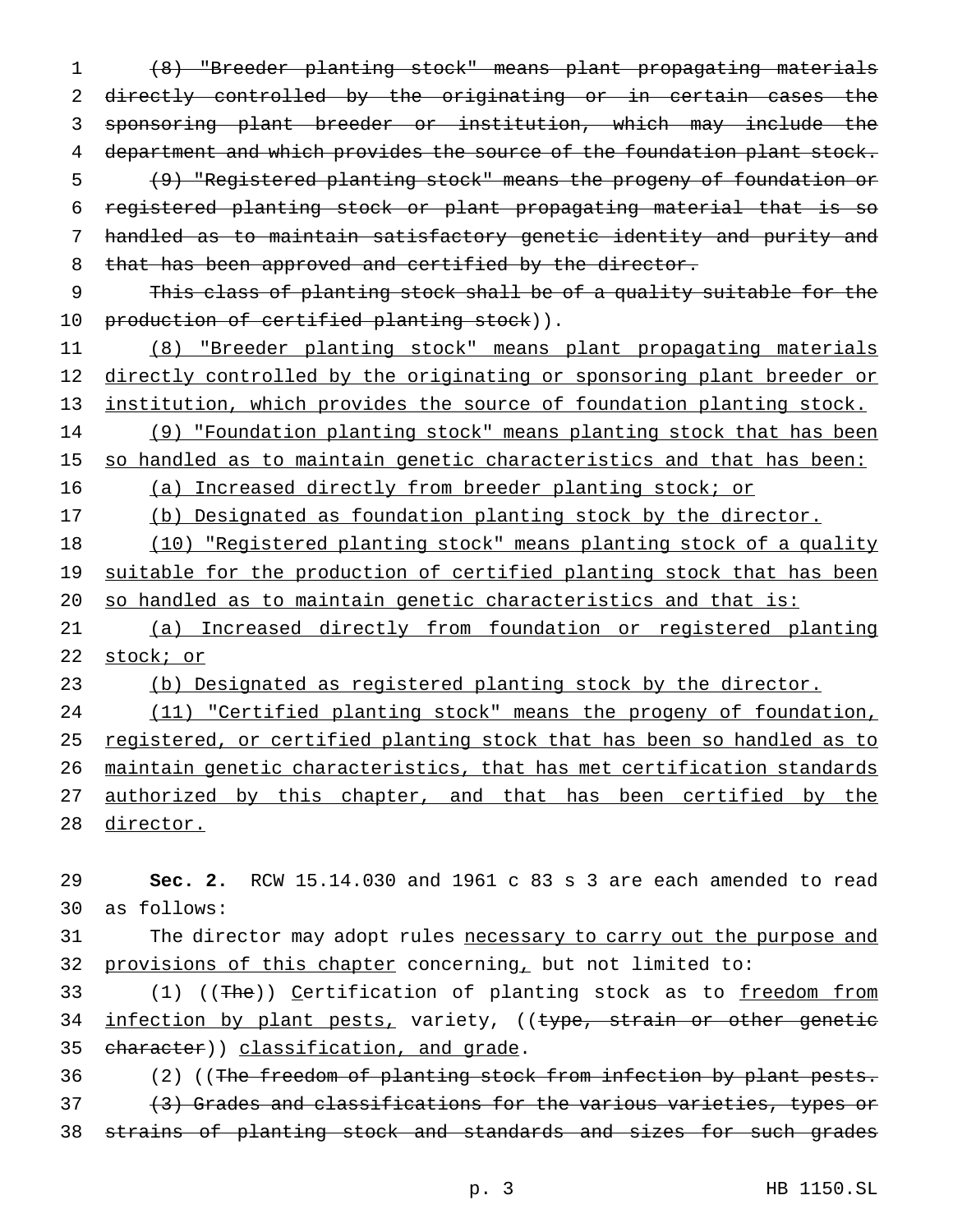1 and/or classifications)) Establishment of tolerances for planting stock 2 that is diseased, infected with plant pests, defective, or off-type. 3 (3) Establishment of standards and grades for planting stock. 4 (4) ((The)) Labeling ((and)), identification, grading, and packing 5 of foundation, registered, and certified planting stock. 6 (5) ((The)) Inspection and testing of foundation, registered, and 7 certified planting stock prior to planting during the growing season or 8 seasons, prior to and during harvest, and subsequent to harvest. 9 (6) Exclusion and removal of diseased, infected with plant pests, 10 defective, or off-type plants from foundation, registered, and 11 certified planting stock. 12 (7) Establishing processes, site requirements, and criteria for 13 participation in programs authorized by this chapter. 14 (8) Cultivation and sanitation practices in growing, storing, 15 distributing, and processing foundation, registered, and certified 16 planting stock. 17 (9) Establishing recordkeeping requirements. 18 (10) Production, utilization, and testing of micropropagated plants 19 for foundation, registered, and certified planting stock. 20 (11) Establishment of fees and assessments for inspection, testing, 21 and certification of planting stock and other services authorized by 22 this chapter. 23 **Sec. 3.** RCW 15.14.070 and 1961 c 83 s 7 are each amended to read 24 as follows: 25 The director may( $\left(\frac{1}{2}, \frac{1}{2}, \frac{1}{2}\right)$  and  $\frac{1}{2}$  adopted under the provisions 26 of this chapter)): 27 (1) ((Subsequent to inspection of certified or registered planting 28 stock prior to planting and inspection during its growth and harvest 29 and subsequent to harvest)) Issue certificates stating that  $((such)$ ) 30 planting stock found by the director or other authorized person to be 31 in compliance with rules adopted under this chapter is foundation, 32 registered, or certified ((or registered)) planting stock. 33 (2) Take samples in reasonable amounts as necessary of planting 34 stock ((certified or registered under the provisions of subsection  $(1)$ 35 of this section for the purpose of checking and testing to see if such 36 certified and registered planting stock is maintaining its genetic 37 characteristics)) to inspect and test for genetic characteristics

38 and/or freedom from infection by plant pests. ((Such samples of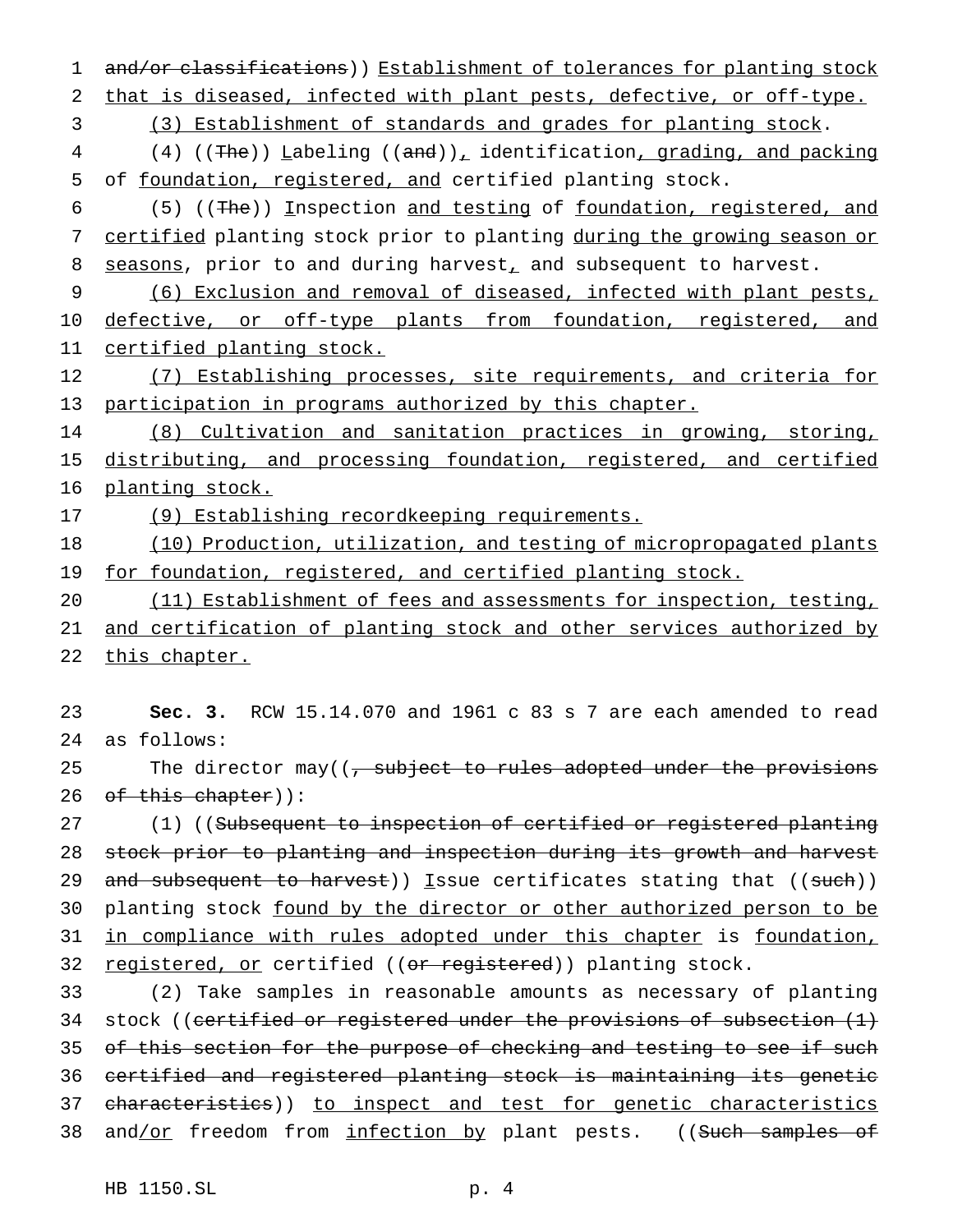certified or registered planting stock shall be planted and checked in Washington state crop improvement nurseries. Reports of the results of the test plantings shall be made available to the producers or commercial growers of certified or registered planting stock forthwith.))

 (3) Publish names of growers participating in certification 7 programs and inspection results.

 (4) Require growers participating in certification programs to notify purchasers of planting stock when postharvest inspections or 10 tests show the planting stock represented as foundation, registered, or certified has failed to meet minimum standards for certification.

 NEW SECTION. **Sec. 4.** A new section is added to chapter 15.14 RCW to read as follows:

 In order to carry out the purposes of this chapter, the director may enter at reasonable times as determined by the director and inspect any property or premises and any records required under this chapter. If the director is denied access to any property, premises, or records, the director may suspend, cancel, or refuse certification or other approval of the planting stock or may apply to a court of competent jurisdiction for a search warrant authorizing access to the property, premises, or records. The court may upon the application issue a search warrant for the purpose requested.

 NEW SECTION. **Sec. 5.** A new section is added to chapter 15.14 RCW to read as follows:

 The director may enter into compliance agreements with any grower of foundation, registered, or certified planting stock for the purpose of carrying out the provisions of this chapter. The director may suspend or cancel any compliance agreement for cause. Upon notice by the director to suspend or cancel a compliance agreement, a person may request a hearing under chapter 34.05 RCW.

 **Sec. 6.** RCW 15.14.050 and 1961 c 83 s 5 are each amended to read as follows:

33 ((The director  $\text{max}_T$ )) For ((the)) purposes of maintaining and/or 34 improving the genetic characteristics and freedom from infection by 35 plant pests of any registered, foundation, and breeder planting stock, 36 ((make such)) the director may acquire, propagate, and distribute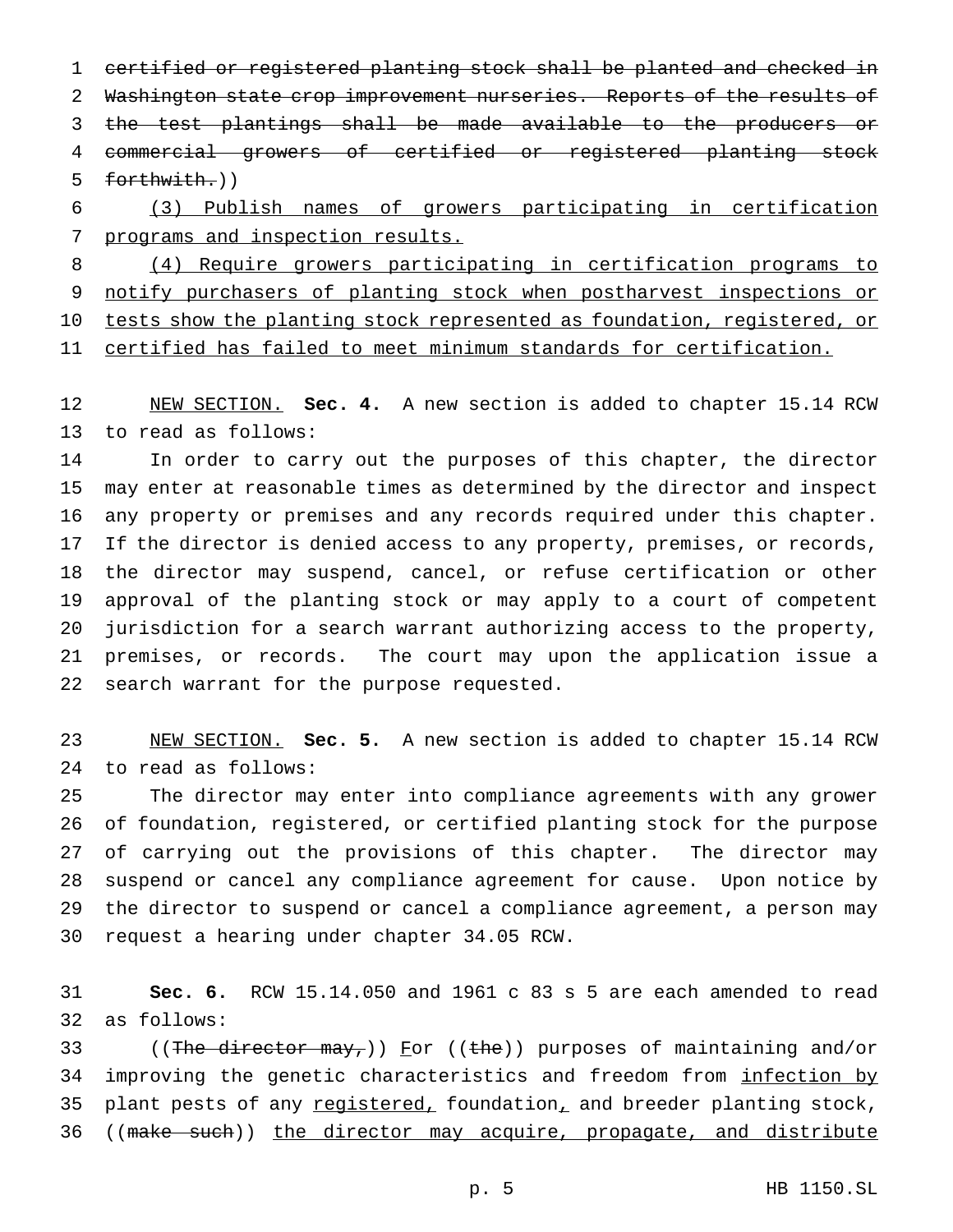1 registered, foundation, and breeder planting stock ((readily 2 available)) to producers and commercial growers((, acquire and plant 3 such foundation and breeder planting stock for research and 4 propagation)). The director may charge fees for the planting stock and 5 may place restrictions on its use and propagation by producers and 6 commercial growers.

7 **Sec. 7.** RCW 15.14.110 and 1961 c 83 s 11 are each amended to read 8 as follows:

9 The director may accept ((<del>for certification</del>)) as <u>certified,</u> 10 <u>registered,</u> foundation, or breeder ((seed)) planting stock any ((plant 11 material)) planting stock grown or produced by Washington state 12 university, the United States department of agriculture or other 13 propagators whose plant materials are produced in conformance with the 14 requirements of this chapter and rules adopted ((hereunder. Such 15 propagators' plant materials shall have been under the observation of 16 the director for a period of not less than one year pursuant to 17 periodic inspections by the director before he may certify them as 18 foundation or breeder planting stock)) under this chapter.

19 **Sec. 8.** RCW 15.14.120 and 1961 c 83 s 12 are each amended to read 20 as follows:

21 The director may cooperate with and enter into agreements with 22 Washington State University, ((experimental stations, governmental 23 agencies of this state,)) the United States department of agriculture, 24 other state((s)) and  $federal$  agencies ((of the federal government))<sub> $\perp$ </sub></u> 25 and any other organization in order to carry out the purposes and 26 provisions of this chapter.

27 **Sec. 9.** RCW 15.14.040 and 1961 c 83 s 4 are each amended to read 28 as follows:

29 The director may acquire by ((purchase,)) gift, ((devise, lease or 30 rental,)) grant, or endowment from public or private sources, as may be 31 made in trust or otherwise, for the use and benefit of the purposes of 32 this chapter, real property and any other type property, ((including 33 any equipment, products or planting stock necessary to carry out the 34 purpose of this chapter. Such real property shall be designated as 35 Washington state crop improvement nurseries and may be located in 36 remote or outlying areas where the breeder or foundation planting stock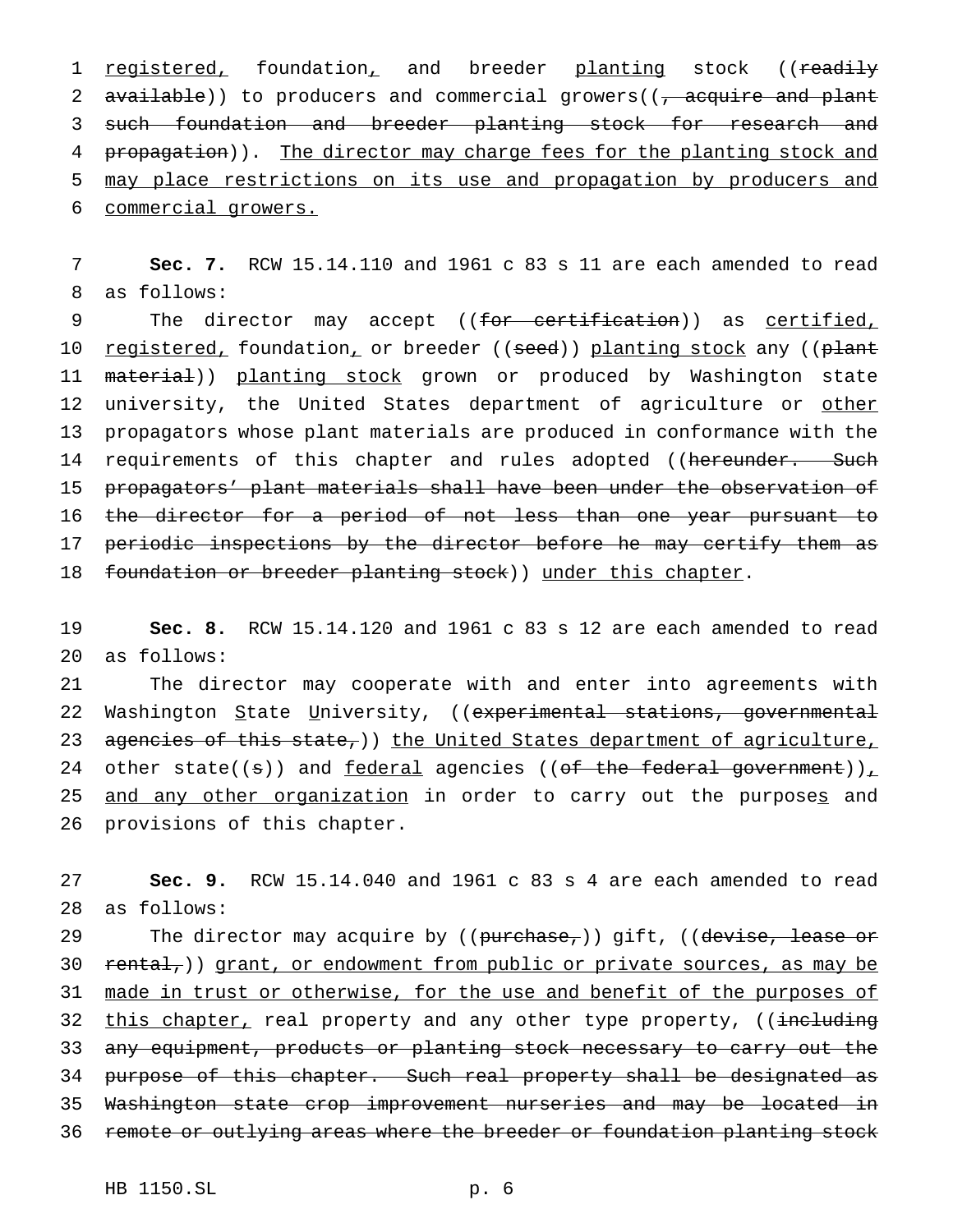may be planted to better protect its genetic identity and freedom from 2 plant pests)) and expend the same or any income therefrom according to

3 the terms of the gift, grant, or endowment.

 NEW SECTION. **Sec. 10.** A new section is added to chapter 15.14 RCW to read as follows:

 The director may suspend, cancel, or refuse certification or other approval of any planting stock that fails to meet the certification requirements authorized in this chapter. Upon notice by the director to suspend, cancel, or refuse certification or other approval of any planting stock, a person may request a hearing under chapter 34.05 RCW.

 **Sec. 11.** RCW 15.14.140 and 1961 c 83 s 14 are each amended to read as follows:

13 It ((shall be)) is unlawful for any person to sell, offer for sale, 14 hold for sale, label, identify, represent, or to advertise any planting 15 stock as being certified, registered, foundation, or breeder planting 16 stock unless it ((has been inspected by the director and he has issued 17 a certificate stating that such planting stock has met)) complies with 18 the requirements of this chapter and rules adopted ((hereunder and that 19 <del>it is properly identified and labeled</del>)) <u>under this chapter</u>.

 NEW SECTION. **Sec. 12.** A new section is added to chapter 15.14 RCW to read as follows:

 A late charge of one and one-half percent per month shall be assessed on the unpaid balance against persons more than thirty days in arrears for any fee or assessment authorized by this chapter.

 NEW SECTION. **Sec. 13.** A new section is added to chapter 15.14 RCW to read as follows:

 The director may withhold services to growers of planting stock for refusal to comply with the provisions of this chapter or its rules, for nonpayment of fees and assessment moneys owed to the department by law, or for nonpayment of any assessment moneys due to an agricultural commodity commission.

 **Sec. 14.** RCW 15.14.130 and 1961 c 83 s 13 are each amended to read as follows: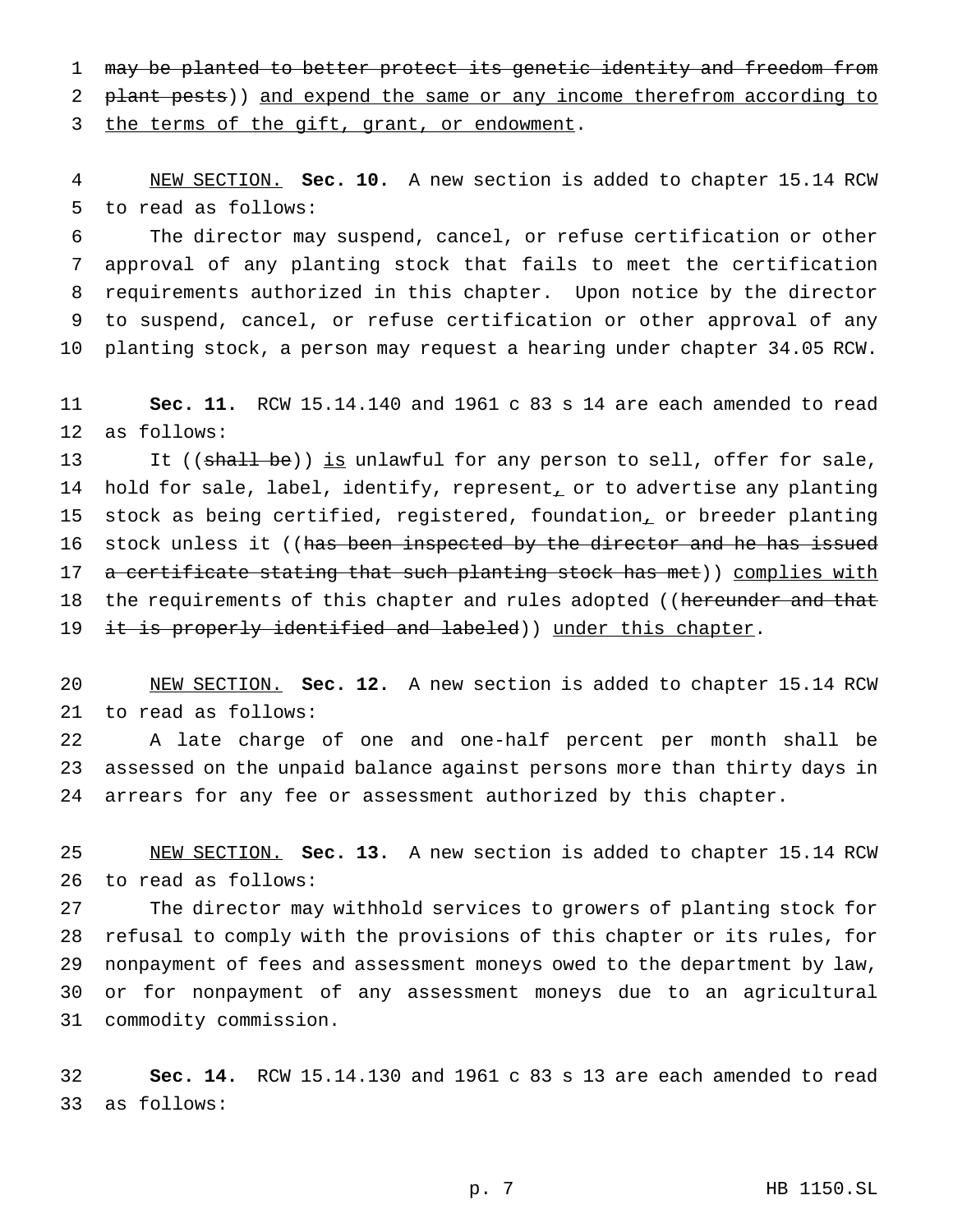1 All the moneys collected ((by the director)) under the provisions 2 of this chapter shall be paid ((into the northwest nursery)) to the 3 director and deposited in the planting stock certification account 4 within the agricultural local fund ((as created in RCW 15.69.020)) and 5 shall be used ((by the director)) only to carry out the purposes and provisions of this chapter.

 NEW SECTION. **Sec. 15.** Any residual balance of funds remaining in the northwest nursery fund on the effective date of this act shall be transferred to the planting stock certification account within the agricultural local fund.

 **Sec. 16.** RCW 15.13.470 and 1993 c 120 s 17 are each amended to read as follows:

 (1) Except as provided in subsection (2) of this section, all moneys collected under this chapter shall be paid to the director, deposited in an account within the agricultural local fund, and used solely for carrying out this chapter and rules adopted under this chapter. No appropriation is required for the disbursement of moneys 18 from the account by the director. ((Any residual balance of funds 19 remaining in the nursery inspection fund on July 26, 1987, shall be transferred to that account within the agricultural local fund: 21 PROVIDED, That))

 (2) All fees collected for fruit tree, fruit tree related ornamental tree, and fruit tree rootstock assessments as set forth in 24 this chapter shall be deposited in the ((northwest nursery)) planting stock certification account within the agricultural local fund to be used only for the Washington fruit tree and fruit tree related ornamental tree certification and nursery improvement programs as set forth in this chapter and chapter 15.14 RCW.

 NEW SECTION. **Sec. 17.** The following acts or parts of acts are each repealed: (1) RCW 15.14.020 and 1961 c 83 s 2; (2) RCW 15.14.060 and 1961 c 83 s 6; (3) RCW 15.14.080 and 1989 c 175 s 44 & 1961 c 83 s 8; (4) RCW 15.14.100 and 1961 c 83 s 10; (5) RCW 15.69.010 and 1961 c 11 s 15.69.010; (6) RCW 15.69.020 and 1961 c 11 s 15.69.020;